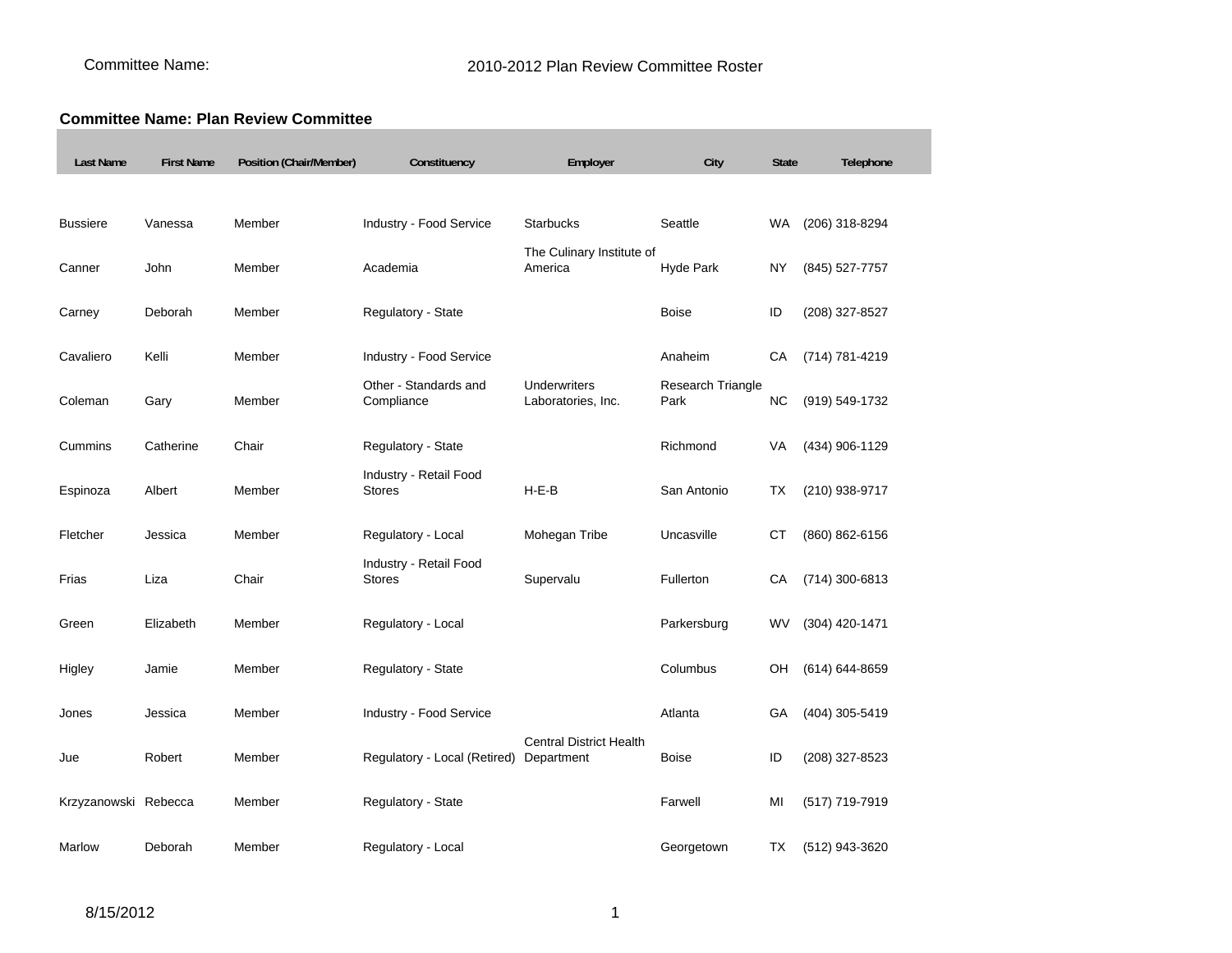## Committee Name:

## 2010-2012 Plan Review Committee Roster

| Ohlmann   | Mark     | Member | Industry                                |                                     | Louisville, | KY | 502-552-2204   |
|-----------|----------|--------|-----------------------------------------|-------------------------------------|-------------|----|----------------|
| Powell    | Terrance | Member | Regulatory - Local                      | County of Los Angelels Baldwin Park |             | CA | (626) 430-5150 |
| Steinbach | Pamela   | Member | Regulatory - State                      |                                     | St. Paul    | MN | (651) 201-5634 |
| Waldrep   | Justin   | Member | Industry - Retail Food<br><b>Stores</b> |                                     | Smyrna      | GА | (404) 276-2410 |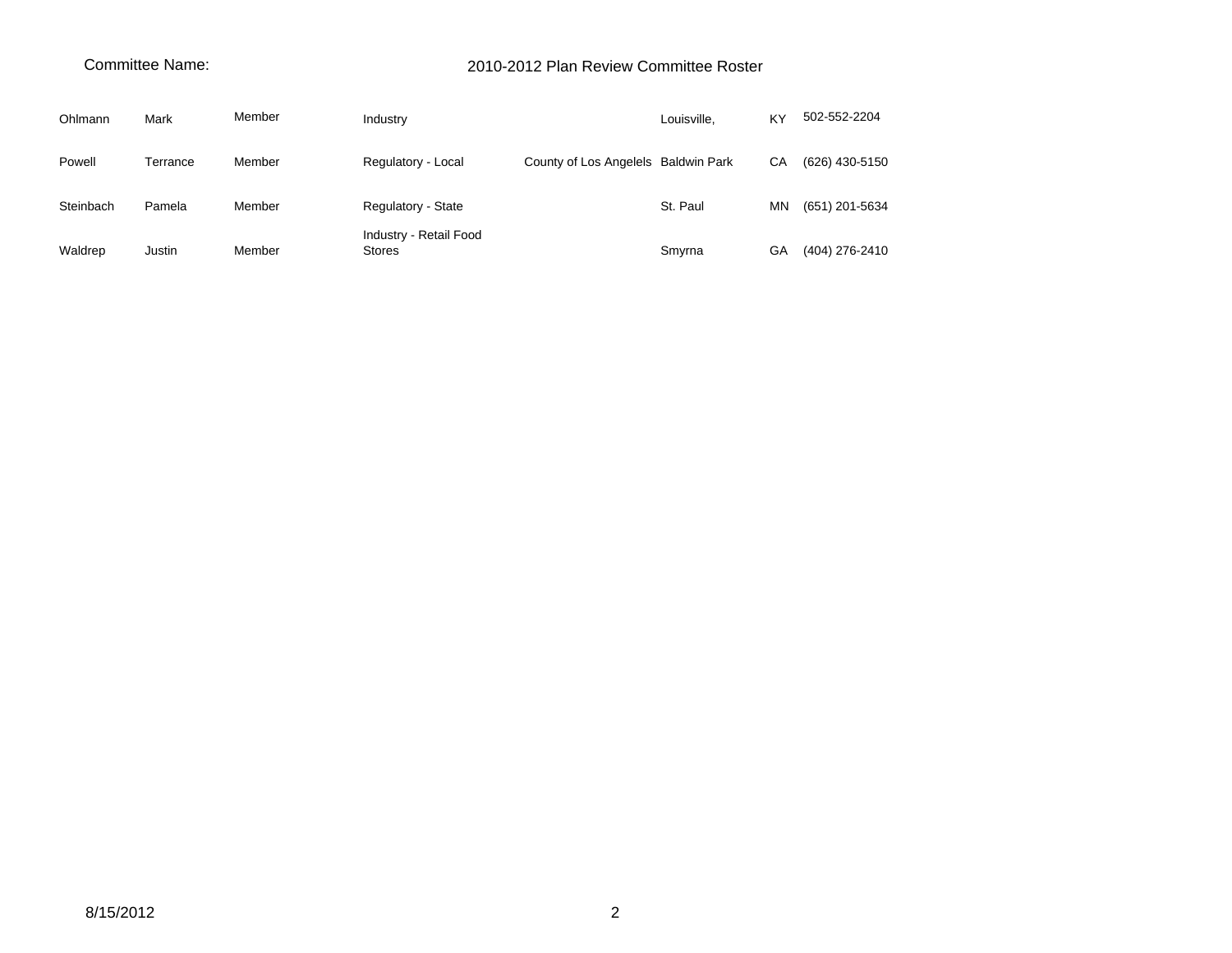

| Email                              |
|------------------------------------|
|                                    |
| vbussier@starbucks.com             |
| Johncanner@me.com                  |
| dcarney@cdhd.idaho.gov             |
| kelli.cavaliero@disney.com         |
| gary.coleman@us.ul.com             |
| catherine.cummins@vdh.virginia.gov |
| espinoza.albert@heb.com            |
| jfletcher@moheganmail.com          |
| liza.frias@supervalu.com           |
| elizabeth.s.green@wv.gov           |
| jamie.higley@odh.ohio.gov          |
| jessica.jones@chick-fil-a.com      |
|                                    |
| rjueid@gmail.com                   |
| krzyzanowskir@michigan.gov         |
| dmarlow@wcchd.org                  |